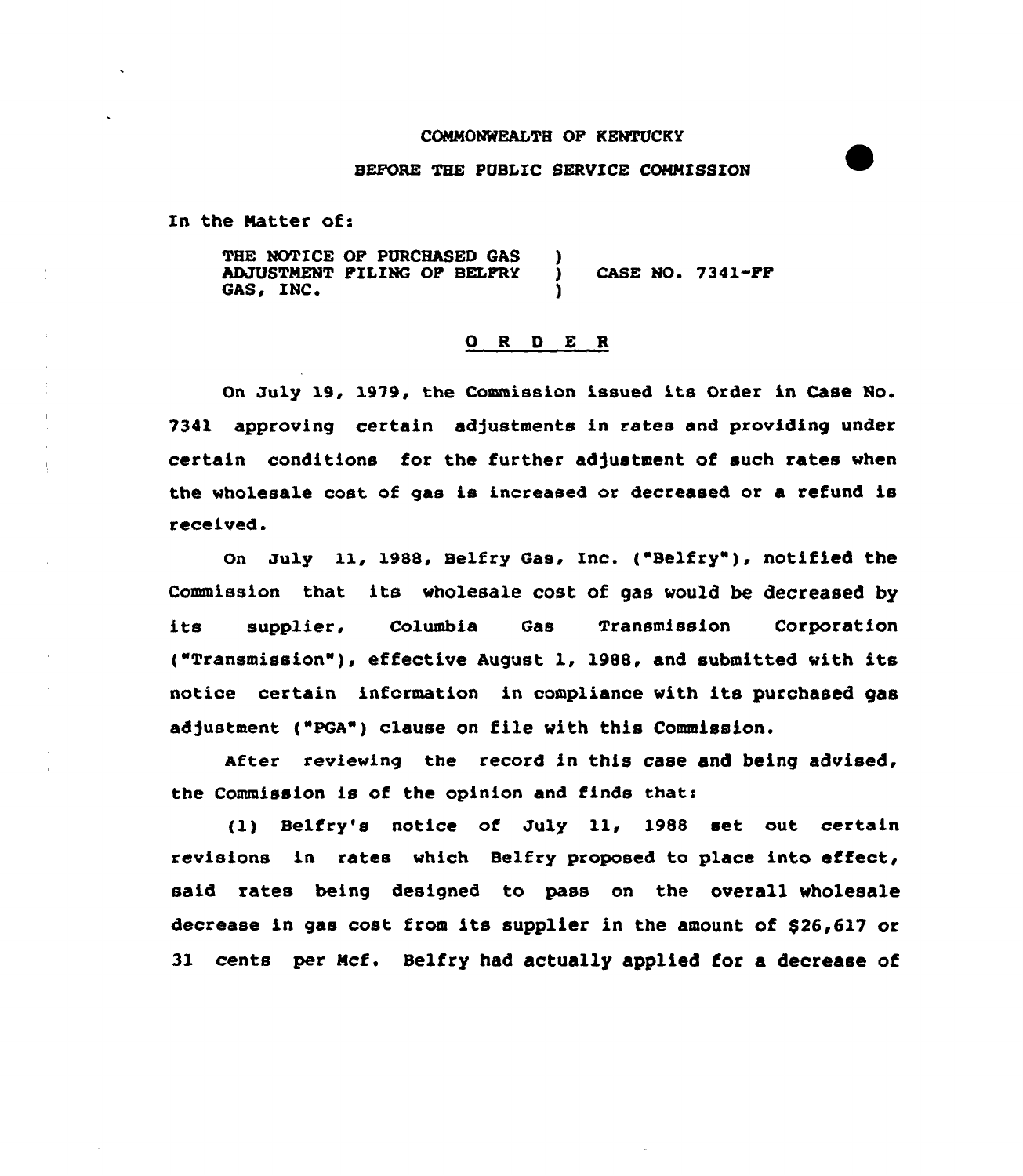34 cents because it had incorrectly added 5 percent line loss to its decrease instead of subtracting it.

(2) Transmission applied with the Federal Energy Regulatory Commission for revised rates to become effective August 1, 1988.

(3) Belfry's corrected adjustment in rates under the purchased gas adjustment provisions approved by the Commission in its Order in Case No. 7341, dated July 19, 1979, is fair, just, and reasonable and in the public interest and should be effective with gas supplied on and after August 1, 1988.

IT IS THEREFORE ORDERED that:

(1) The corrected rates in the Appendix to this Order be and they hereby are authorized effective with gas supplied on and after August 1, 1988.

(2) Within 30 days of the date of this Order Belfry shall file with this Commission its revised tariffs setting out the rates authorized herein.

Done at Frankfort, Kentucky, this 22nd day of July, 1988.

# PUBLIC SERVICE COMMISSION

.<br>I. Pleasa

ATTEST:

# **Executive Director**